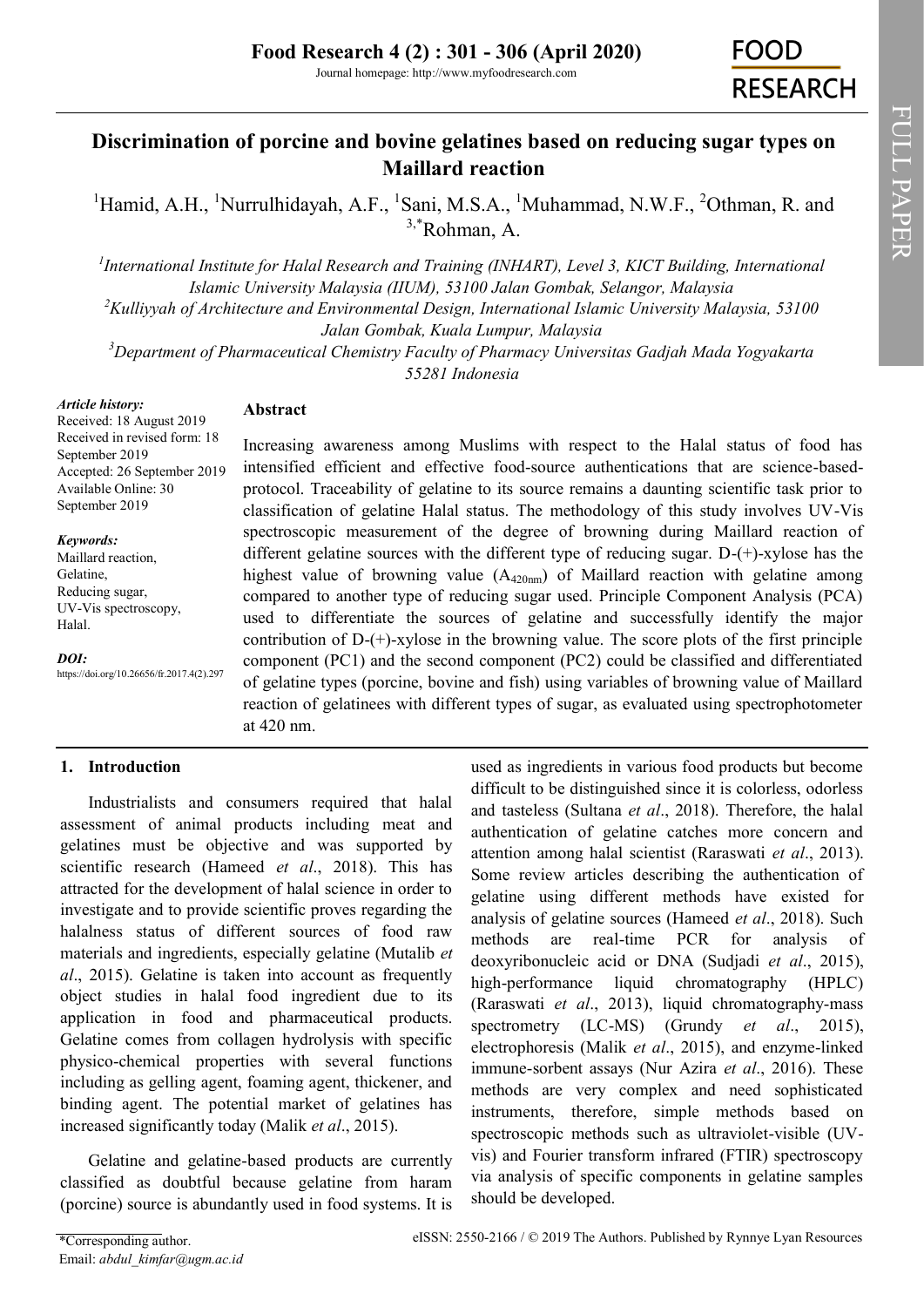FULL PAPERFULL PAPER

Like other molecular spectroscopies used for gelatines differentiation (Hashim *et al*., 2015; Hermanto *et al*., 2015), UV-Vis spectroscopy can serve as a straightforward method for halal authentication of gelatine. Many UV-Vis spectroscopic analytical procedures have been found useful for food analyses such as detection of melamine in fish and phenols compound in olive oils (Munjanja and Sanganyado, 2015). Recently, browning value from melanoidins that formed in Maillard systems has been widely used as an indicator of reaction progress (Etxabide *et al*., 2015). The absorption of the browning compound from Maillard reaction products can be measured at wavelength 420 nm as single spectrum*.* Some researchers also consider a correction for any turbidity in the samples by measuring the absorption at 550 nm (Tan *et al*., 2012).

Maillard reaction is known to give browning color to the food because of the high molecular weight of polymers containing furan ring and nitrogen (Tamanna and Mahmood, 2015). This reaction involves the interaction between the amino compound and reducing sugar and it is responsible for non-enzymatic browning color in cooked food. The color development in Maillard reaction has three stages (Bastos *et al*., 2012). Firstly, the reducing sugar undergoes condensation with amino group and cause the formation of Amadori product from aldose sugar or Heyns product, from ketose sugar that rearranged into N-glycosylamine. Next, the amino group is released by the sugar fragmentation and Strecker degradation which create aldehydes and many essential intermediate compounds. Finally, further dehydration, fragmentation, cyclization and polymerization were taken place by carbonyl compound resulted in melanoidins, the brown pigments.

During the Maillard reaction, amino acids contribute differently toward color development (Natella *et al*., 2002). The degree of color contribution was investigated using UV-spectroscopy. The amino acid profiles of gelatine varied with their origin (Azilawati *et al*., 2015), therefore, it is possible that degree of color development by UV-Vis spectroscopy will vary when it was subjected to Maillard reaction. This variation combined with chemometrics techniques such as Principal component analysis (PCA) can be related to the source of gelatine (Rufian-Henares and Morales, 2007). PCA is one of chemometrics techniques that have been used as a tool to analyse the numerous amount of complex data generated from analytical instruments (Hassan *et al*., 2018). As one of multivariate data analysis, PCA uses the application of optimal mathematical and statistical methods to process data (Roussel *et al*., 2014). PCA is an unsupervised pattern recognition technique used to make the

differentiation and classification among objects including gelatine sources. PCA protrudes the original data in reduced dimensions described by the principle components (PCs) as PC1 and PC2 (Rohman *et al*., 2012). This study focused on the effects of reducing sugar types on the rapid color development of Maillard reaction to distinguish the sources of gelatines from fish, bovine and porcine. The effort has been made to develop a rapid and less expensive method that based on the browning values after Maillard reaction of gelatine by UV-Vis spectroscopy.

## **2. Material and methods**

D-(+)-glucose, D-(+)-galactose, D-(+)-xylose, D-(+) mannose, D-(-)-fructose, D-(+)-maltose monohydrate, Lrhamnose monohydrate, L-arabinose, porcine gelatine, and bovine gelatine were purchased from Sigma Co. (Aldrich, USA). Fish gelatine was laboratory prepared according to (Fan *et al*., 2017).

# *2.1 Maillard reaction of gelatine with different types of reducing sugar*

An about 0.5 M of D-(+)-glucose, D-(+)-galactose, D-(+)-xylose, D-(+)-mannose, D-(-)-fructose, D-(+) maltose monohydrate, L-rhamnose monohydrate and Larabinose (Sigma Co., USA) solutions and 3 mL of 2% of gelatine solutions from fish, bovine or porcine were heated at temperature  $95^{\circ}$ C for 9 hrs. The effect of different types of sugar on the browning index of the Maillard reaction of different gelatine sources was observed within 3, 6, and 9 hrs intervals. The solution was cooled in ice at -4°C and directly used for browning measurement (Kwak and Lim, 2004).

#### *2.2 Browning value from UV-Vis spectroscopy*

Browning value of different of reducing sugar on Maillard reaction of different gelatine sources (fish, bovine and porcine) was determined using UVspectroscopic (Thermo Scientific™ Multiskan™ GO Microplate Spectrophotometer) at wavelength 420 nm. About 200 μL of sample triplicated into 96-well plate to measure their absorbance with gelatine solution from each source as blank. When necessary, appropriate dilutions made to have an optical density of less than 1.5 (Tamana and Mahnood, 2015).

## *2.3 Principle component analysis (PCA)*

The browning *value* of Maillard reaction of gelatine with all type of sugar was analysed in PCA by using Unscrambler 9.7 (Camo, USA) software. The type of gelatine was set as the variables, whereas the browning value from Maillard reaction of D-(+)-glucose, D-(+) galactose, D-(+)-xylose, D-(+)-mannose, D-(-)-fructose,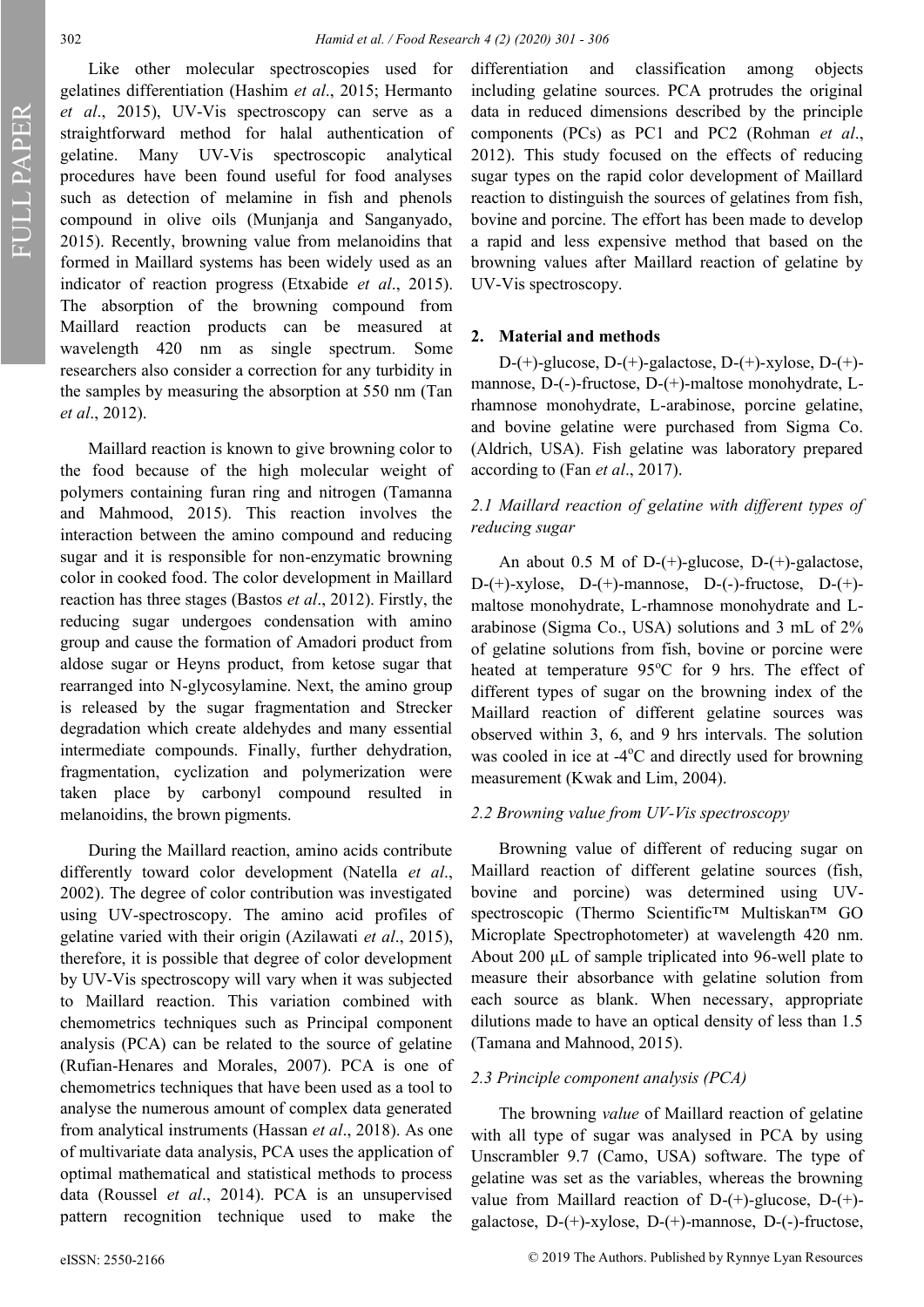D-(+)-maltose monohydrate, L-rhamnose monohydrate and L-arabinose at wavelength 420 nm of UV-Vis spectroscopy were used as input data (Nur Azira *et al*., 2012).

#### *2.4 Statistical analysis*

Principal component analysis for classification of objects was analysed using Unscrambler® software (CAMO software).

#### **3. Result and discussion**

Figure 1 shows the absorbance values of different sugar types at wavelength of 420 nm, which also known as browning value. The reaction was controlled in water bath at 95°C in between three-time intervals. The Maillard reaction was known to take place within the reducing sugar and amino group at high temperature. The browning value showed similar result and increased with reaction time for all types of sugar. However, the fish gelatine solution without sugar remains unchanged due to the absence of electron-donating group to proceed with Maillard reaction. After 9 hrs, the Maillard reaction of fish gelatine with  $D-(+)$ -xylose has the highest browning value at 0.248, followed by D-(-)-fructose and D-(+)-galactose. The monosaccharide, a simple sugar, is more reactive than disaccharide like D-(+)-maltose monohydrate. While in monosaccharide, pentose sugars such as D-(+)-xylose,D-(-)-fructose,L-arabinose and Lrhamnose monohydrate are reported to be more reactive than hexoses, for instance  $D-(+)$ -glucose,  $D-(+)$ -mannose and D-(+)-galactose (Lund and Ray, 2017).



Figure 1. Browning value of Maillard reaction of fish gelatine with different types of sugar at 420 nm. (G: D- (+)-glucose, A: L-arabinose, X: D-(+)-xylose, M: D-(+) maltose monohydrate, F: D-(-)-fructose, Gl: D-(+) galactose, Mn: D-(+)-mannose, and R: L-rhamnose monohydrate).

The solution of bovine gelatine in the absence of reducing sugar already has a high browning value as shown in Figure 2. This is due to darker colour of the

raw materials in bovine gelatine compared to other sources of gelatine (Tan *et al*., 2012; Chuaynukul *et al*., 2017). Therefore, only D-(+)-xylose, D-(-)-fructose, D- (+)-galactose and D-(+)-mannose have impact on the browning value of Maillard reaction. The additional of L -arabinose and D-(+)-maltose monohydrate, in contrast, make the gelatine solution more diluted.  $D-(+)$ -galactose found out to has high browning value although D-(+) galactose and  $D-(+)$ -glucose are both hexoses. It is reported to be more reactive due to the reactive openchain form in a higher steady-state concentration (Liu *et al*., 2016). In addition, as seen in fish gelatine, Maillard reaction of bovine gelatine remarkably accelerate to 0.420 with  $D$ -(+)-xylose starting from 3 hrs to 9 hrs.



Figure 2. Browning value of Maillard reaction of bovine gelatine with different types of sugar at 420 nm. (G: D- (+)-glucose, A: L-arabinose, X: D-(+)-xylose, M: D-(+) maltose monohydrate, F: D-(-)-fructose, Gl: D-(+) galactose, Mn: D-(+)-mannose, and R: L-rhamnose monohydrate)



Figure 3. Browning value of Maillard reaction of porcine gelatine with different types of sugar at 420 nm. (G: D-(+)-glucose, A: L-arabinose, X: D-(+)-xylose, M: D- (+)-maltose monohydrate, F: D-(-)-fructose, Gl: D-(+) galactose, Mn: D-(+)-mannose, and R: L-rhamnose monohydrate).

In high temperature, porcine gelatine successfully undergoes Maillard reaction with all type of sugar after 9 hrs. Other study showed the same observation in porcine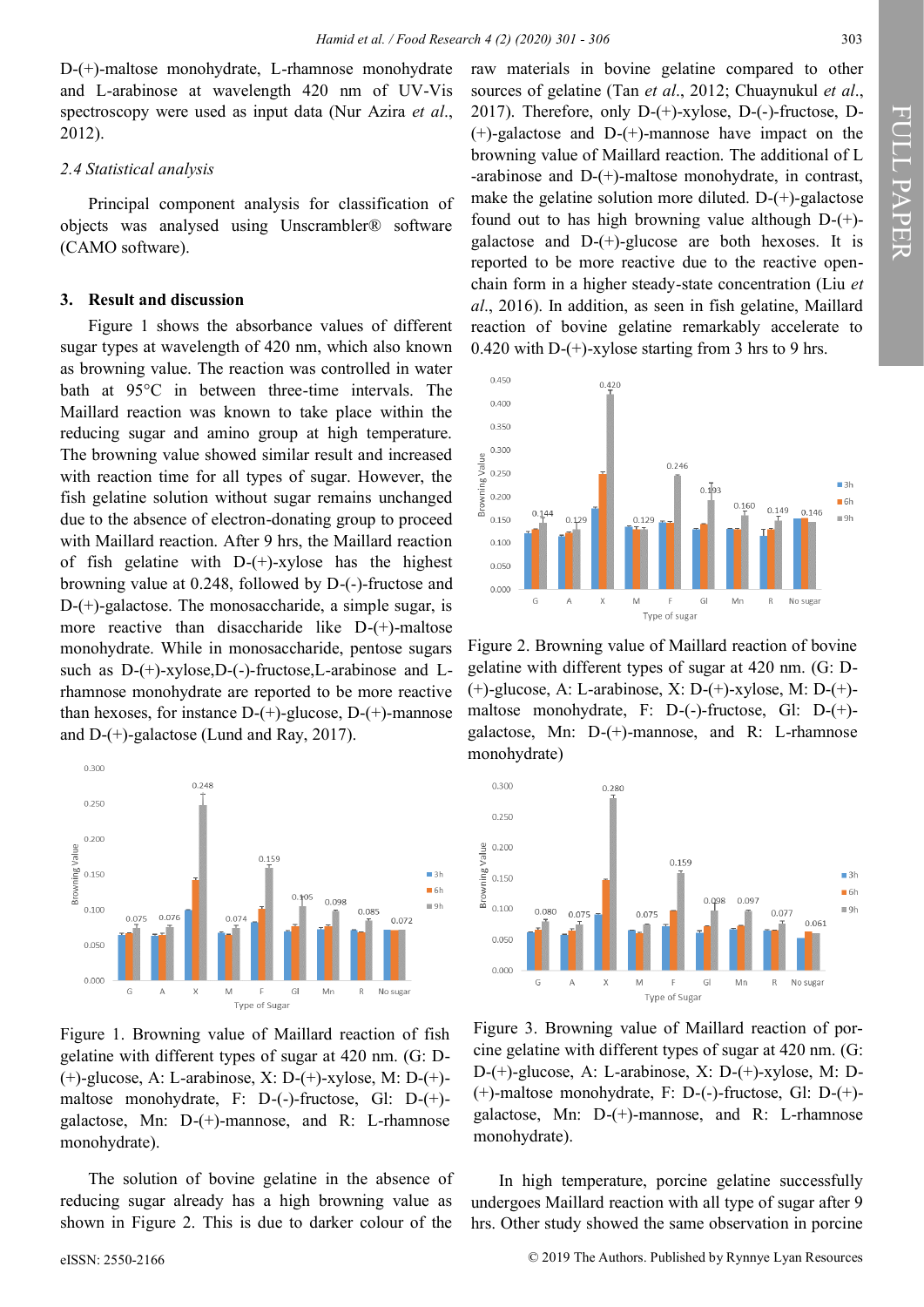FULL PAPER



Figure 4. The a) score plot and b) loading plot of browning value of all type of reducing sugar with fish, bovine and porcine gelatine.

plasma protein hydrolysate-galactose model system of Maillard reaction as the heating time increased (Liu *et al*., 2016). This is could be explained that reaction takes place fast at higher temperature. The browning value of porcine gelatine solution without sugar in Figure 3 is the lowest compared to all solution with sugar content. The most substantial increment of browning values is D-(+) xylose, D-(-)-fructose, D-(+)-galactose which is consistent with the reaction from fish and bovine gelatine at regular intervals.

The acquired value of browning value from Maillard reaction of gelatine from different sources with D-(+) glucose, D-(+)-galactose, D-(+)-xylose, D-(+)-mannose, D-(-)-fructose, D-(+)-maltose monohydrate, L-rhamnose monohydrate and L-arabinose were analysed by PCA as shown in Figure 4 for the differentiation of gelatine sources. The first (PC1) and second (PC2) component account for 87% and 13% of the variation in the browning value of Maillard reaction at 420 nm wavelength, respectively. The score plot presented the separation of fish, bovine and porcine gelatine. The positive side of PC1 and PC2 were successfully dominated by bovine gelatine, while the negative side of both PCs was subjected for fish and porcine gelatine. The distance of porcine and fish gelatine was adjacent to each other parallel to the browning value due to the same nature of collagen pre-treatment during gelatine extraction (Nur Azira *et al*., 2012). Based on this, the score plots of PC1 and PC2 could be classified and

differentiated of gelatine types (porcine, bovine and fish) using variables of browning value of Maillard reaction of gelatines with different types of sugar, as evaluated using spectrophotometer at 420 nm. In addition, the loading plot showed the contribution of variables from reducing sugar to the separation of gelatine sources (Tan *et al*., 2012). D-(+)-xylose has the biggest contribution in the PCA model as it is far away from the point of reaction condition without sugar as the control of experiment.

#### **4. Conclusion**

The types of reducing sugar involved in Maillard reaction of gelatine have a significant effect on the brown color development. The browning value of absorbance at 420nm revealed the consequence of sugar from  $D-(+)$ -xylose >  $D-(-)$ -fructose > $D-(+)$ -galactose consistently with all type of gelatine. Principle Component Analysis (CA) of the browning value also showed the outstanding influence of  $D-(+)$ -xylose from other sugar in Maillard reaction to assist the separation of gelatine from fish, bovine and porcine. In term of gelatine from different sources, bovine is successfully remarkable from other types of gelatine. Porcine and fish however showed similarity which requires further analysis for a distinctive separation. The sources of gelatine could be differentiated based on rapid colour development of Maillard reaction in combination with PCA. The score plots of first principle component (PC1) and second component (PC2) could be classified and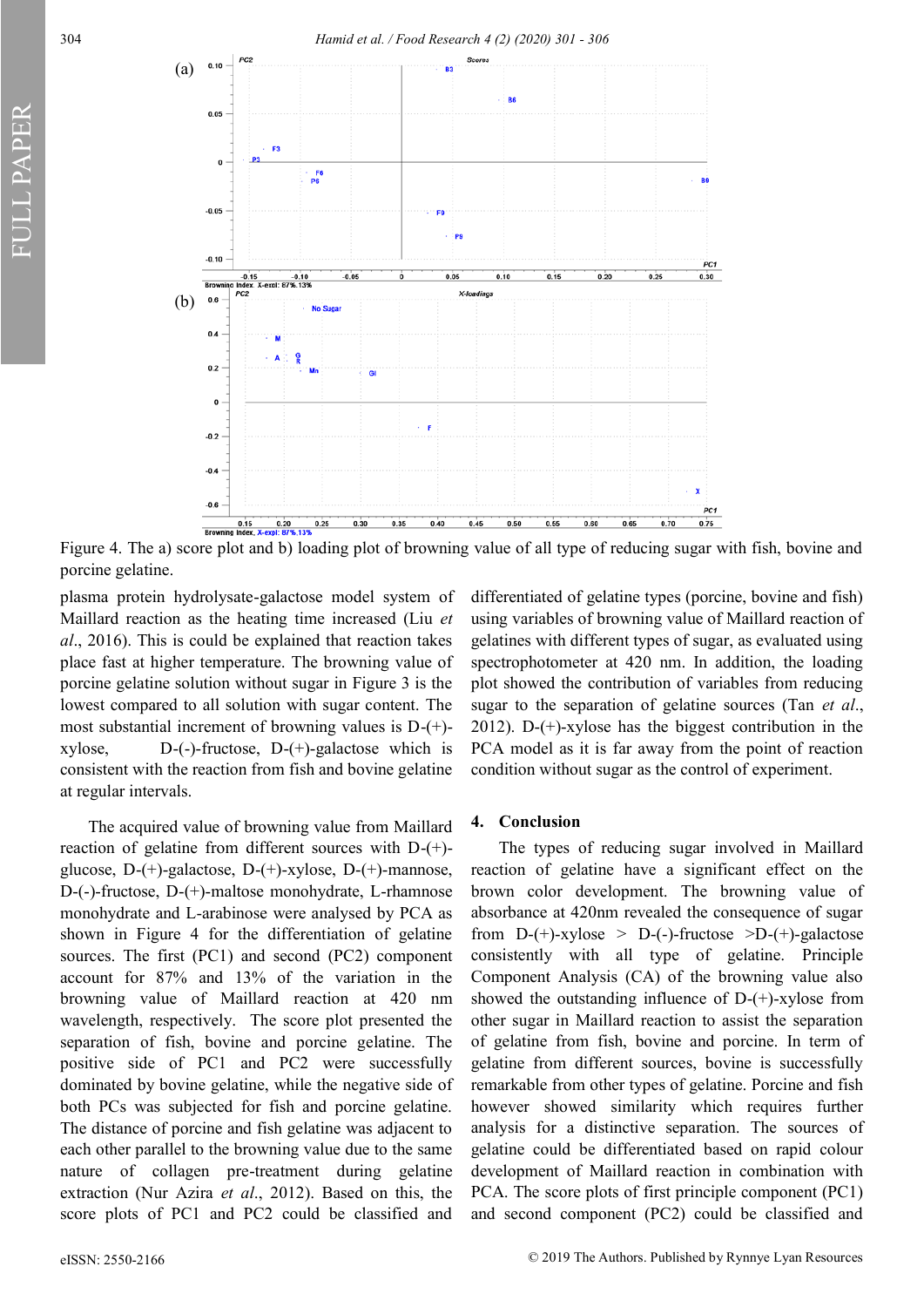differentiated of gelatine types (porcine, bovine and fish) using variables of browning value of Maillard reaction of gelatines with different types of sugar, as evaluated using spectrophotometer at 420 nm. The further study on sugar loss and amino acids lost during Maillard reaction will supervise a better understanding of the separation of gelatine sources. This finding can be developed into a simple protocol of gelatine authentication that will specifically benefit the Halal food industry and Muslim consumers all over the world.

# **Conflict of Interest**

The authors declare no conflict of interest.

## **Acknowledgements**

We would like to thank the Malaysia Ministry of Education (MoHE) for financial support via the Fundamental Research Grant Scheme (FRGS16-039- 0538) to conduct this research. The authors also acknowledged to Kementerian Riset dan Pendidikan Tinggi (Kemenristek Dikti) for the financial support through research scheme of *Penelitian Terapan Unggulan Perguruan Tinggi 2019* with contract number 2717/UN1.DITLIT/DIT-LIT/LT/2019 for publication support for this manuscript.

## **References**

- Azilawati, M.I., Hashim, D.M., Jamilah, B. and Amin, I. (2015). RP-HPLC method using 6-aminoquinolyl-Nhydroxysuccinimidyl carbamate incorporated with normalization technique in principle component analysis to differentiate the bovine, porcine and fish gelatines. *Food Chemistry*, 172, 368–376. [https://](https://doi.org/10.1016/j.foodchem.2014.09.093) [doi.org/10.1016/j.foodchem.2014.09.093](https://doi.org/10.1016/j.foodchem.2014.09.093)
- Bastos, D.M., Monaro, E., Siguemoto, E. and Sefora, M. (2012). Maillard Reaction Products in Processed Food: Pros and Cons. In Valdez, B. (Ed.). Food Industrial Processes. InTechOpen [Online E-book]. https://doi.org/10.5772/31925
- Chuaynukul, K., Nagarajan, M., Prodpran, T., Benjakul, S. and Prasarpran, S. (2017). Impacts of plasticizer and pre-heating conditions on properties of bovine and fish gelatine films fabricated by thermocompression molding technique. *Italian Journal of Food Science,* 29(3), 487–504.
- Etxabide, A., Uranga, J., Guerrero, P. and Caba, K.D. (2015). Improvement of barrier properties of fish gelatine films promoted by gelatine glycation with lactose at high temperatures. *LWT - Food Science and Technology,* 63(1), 315-321. https:// [doi.org/10.1016/j.lwt.2015.03.079](https://doi.org/10.1016/j.lwt.2015.03.079)
- Fan, H., Dumont, M.J. and Simpson, B.K. (2017).

Extraction of gelatine from salmon (*Salmo salar*) fish skin using trypsin-aided process: optimization by Plackett-Burman and response surface methodological approaches. *Journal of Food Science and Technology*, 54(12), 4000-4008. https:// [doi.org/10.1007/s13197](https://doi.org/10.1007/s13197-017-2864-5)-017-2864-5

- Grundy, H.H., Reece, P., Buckley, M., Solazzo, C.M., Dowle, A.A. and Ashford, D. (2016). A mass spectrometry method for the determination of the species of origin of gelatine in foods and pharmaceutical products. *Food Chemistry,* 190, 276– 84.<https://doi.org/10.1016/j.foodchem.2015.05.054>
- Hameed, A.M., Asiyanbi, T., Idris, M., Fadzillah, N.A. and Mirghani, N.E.S. (2018). A Review of Gelatine Source Authentication Methods. *Tropical Life Sciences Research,* 29(2), 213–227. [https://](https://doi.org/10.21315/tlsr2018.29.2.15) [doi.org/10.21315/tlsr2018.29.2.15](https://doi.org/10.21315/tlsr2018.29.2.15)
- Hassan, N., Ahmad, T. and Zain, N.M. (2018). Chemical and Chemometric Methods for Halal Authentication of Gelatine: An Overview. *Journal of Food Science*, 83(12), 2903-2911. https://doi.org/ 10.1111/1750- 3841.14370
- Hashim, D., Man, Y.C., Norakasha, R., Shuhaimi, M., Salmah, Y. and Syahariza, Z. (2010). Potential use of Fourier transform infrared spectroscopy for differentiation of bovine and porcine gelatines. *Food Chemistry,* 118(3), 856-860. [https://doi.org/10.1016/](https://doi.org/10.1016/j.foodchem.2009.05.049) [j.foodchem.2009.05.049](https://doi.org/10.1016/j.foodchem.2009.05.049)
- Hermanto, S., Sumarlin, L.O. and Fatimah, W. (2013). Differentiation of Bovine and Porcine Gelatine Based on Spectroscopic and Electrophoretic Analysis. *Journal of Food and Pharmaceutical Sciences,* 1, 68–73.
- Kwak, E.-J. and Lim, S.-I. (2004). The Effect of Sugar, Amino Acid, Metal Ion and NaCl on Model Maillard Reaction under pH Control. *Amino Acids*, 27(1), 85- 90. [https://doi.org/10.1007/s00726](https://doi.org/10.1007/s00726-004-0067-7)-004-0067-7
- Liu, Q., Niu, H., Zhao, J., Han, J. and Kong, B. (2016). Effect of the Reactant Ratio on the Characteristics and Antioxidant Activities of Maillard Reaction Products in a Porcine Plasma Protein Hydrolysate-Galactose Model System. *International Journal of Food Properties,* 19(1), 99–110. [https://](https://doi.org/10.1080/10942912.2015.1017048) [doi.org/10.1080/10942912.2015.1017048](https://doi.org/10.1080/10942912.2015.1017048)
- Lund, M.N. and Ray, C.A. (2017). Control of Maillard Reactions in Foods: Strategies and Chemical Mechanisms. *Journal of Agricultural and Food Chemistry,* 65(23), 4537–4552. [https://](https://doi.org/10.1021/acs.jafc.7b00882) [doi.org/10.1021/acs.jafc.7b00882](https://doi.org/10.1021/acs.jafc.7b00882)
- Malik, A., Sutantyo, M.L., Hapsari, I., Sinurat, A.V., Purwati, E.M., Jufri, M. and Suryadi, H. (2016). Simultaneous identification and verification of